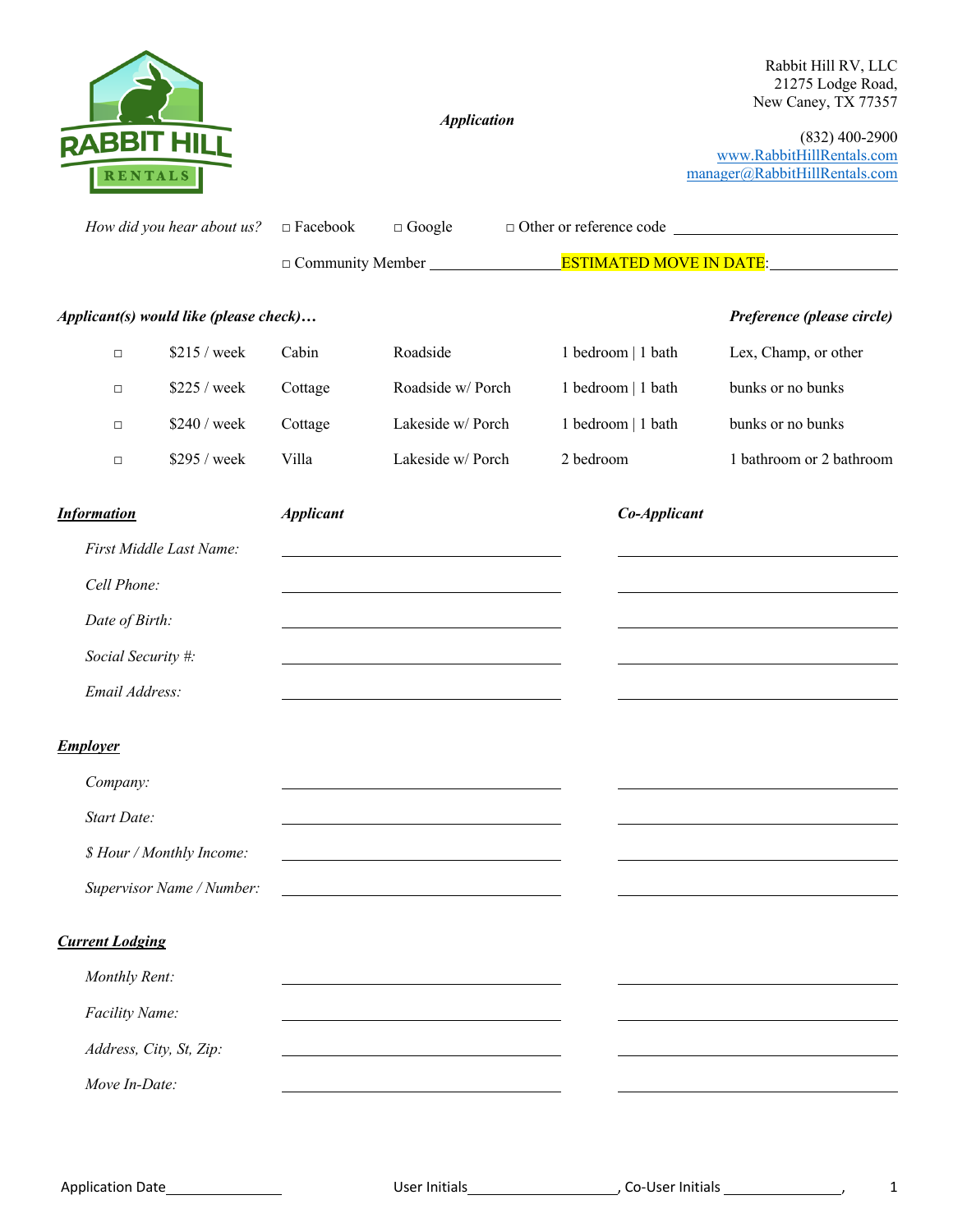*Vehicles: Must provide proof of current auto insurance (state minimums)*

|                                | Year / Color:                                        |                                                                                                                                                                |        |          |                    |    |
|--------------------------------|------------------------------------------------------|----------------------------------------------------------------------------------------------------------------------------------------------------------------|--------|----------|--------------------|----|
|                                | Make & Model:                                        |                                                                                                                                                                |        |          |                    |    |
|                                | State & License Plate:                               |                                                                                                                                                                |        |          |                    |    |
|                                | ANY MECHANICAL LEAKS?                                |                                                                                                                                                                |        |          |                    |    |
| <b>Additional Occupant(s):</b> |                                                      | Name all onsite occupants. Except Co-Applicant, A separate application is required for all<br>applicants 18 years or older. MINORS MAY NOT BE LEFT UNATTENDED. |        |          |                    |    |
|                                | Relationship):                                       | #1                                                                                                                                                             | #2     |          |                    | #3 |
|                                | Name:                                                |                                                                                                                                                                |        |          |                    |    |
|                                | Birthdate:                                           |                                                                                                                                                                |        |          |                    |    |
|                                | SS#:                                                 |                                                                                                                                                                |        |          |                    |    |
| <b>Emergency Contacts:</b>     |                                                      | #1                                                                                                                                                             |        |          | #2                 |    |
|                                | Relationship:                                        |                                                                                                                                                                |        |          |                    |    |
|                                | Name:                                                |                                                                                                                                                                |        |          |                    |    |
|                                | Cell Phone:                                          |                                                                                                                                                                |        |          |                    |    |
|                                | Email Address:                                       |                                                                                                                                                                |        |          |                    |    |
| <b>PETS:</b>                   |                                                      | #1                                                                                                                                                             | #2     |          |                    | #3 |
|                                | Name?                                                |                                                                                                                                                                |        |          |                    |    |
|                                |                                                      |                                                                                                                                                                |        |          |                    |    |
|                                | Type & Breed                                         |                                                                                                                                                                |        |          |                    |    |
|                                | Age & Weight?                                        |                                                                                                                                                                |        |          |                    |    |
|                                | House / Potty Trained?                               |                                                                                                                                                                |        |          |                    |    |
|                                | <b>Applicant / Occupant Questionnaire</b>            |                                                                                                                                                                | Yes    | $\bf No$ | <b>Explanation</b> |    |
| a)                             | ever been evicted?                                   |                                                                                                                                                                | $\Box$ | $\Box$   |                    |    |
| b)                             | asked to move out or receive a landlord non-renewal? |                                                                                                                                                                | $\Box$ | $\Box$   |                    |    |
| $\mathbf{c})$                  | sued for nonpayment?                                 |                                                                                                                                                                | $\Box$ | $\Box$   |                    |    |
| d)                             | convicted of a crime?                                |                                                                                                                                                                | $\Box$ | $\Box$   |                    |    |
| e)                             | registered sex offender?                             |                                                                                                                                                                | $\Box$ | $\Box$   |                    |    |
| f                              | any repossessions?                                   |                                                                                                                                                                | $\Box$ | $\Box$   |                    |    |
| g)                             | have any criminal or legal matters pending?          |                                                                                                                                                                | $\Box$ | $\Box$   |                    |    |